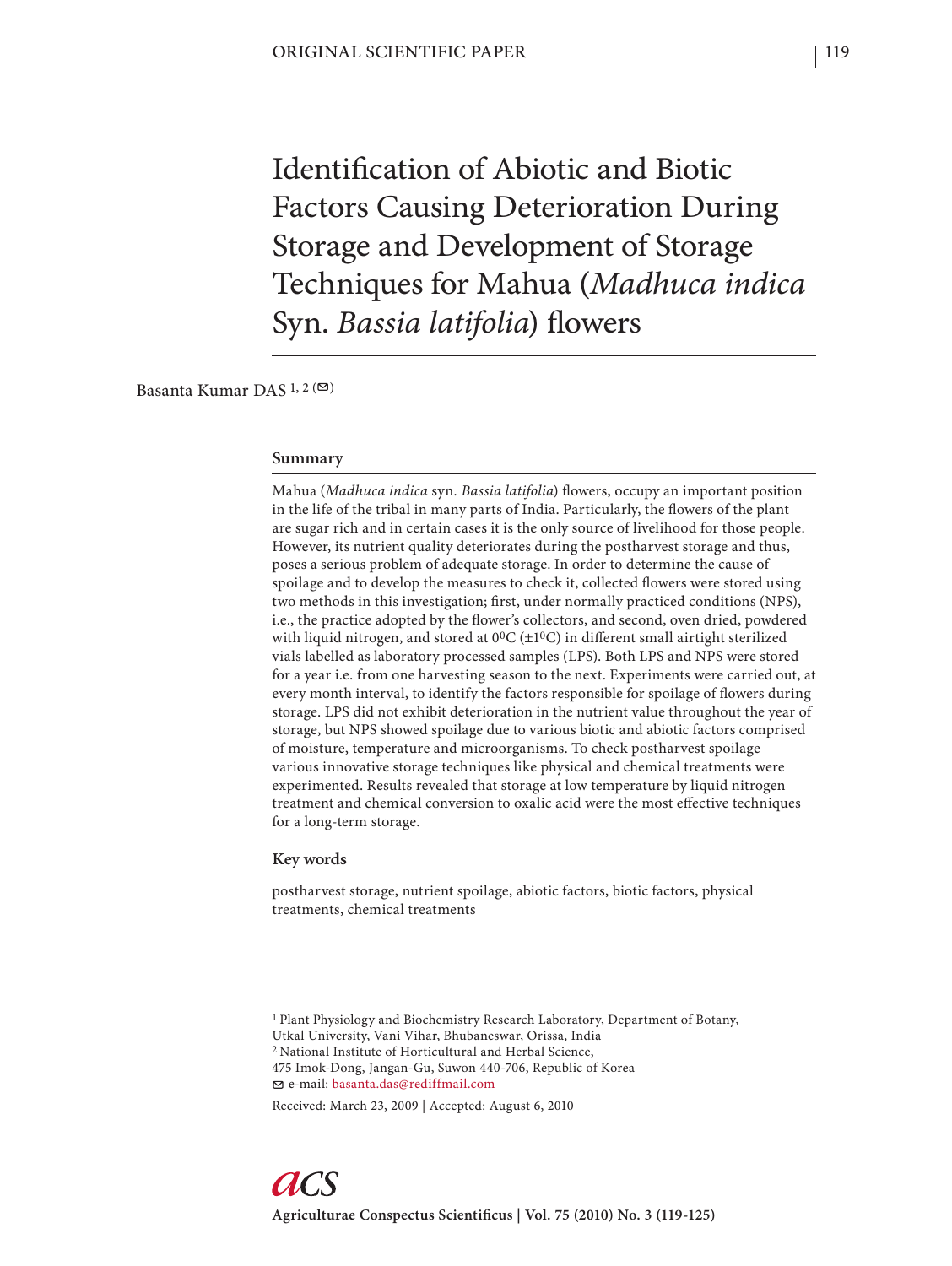# **Introduction**

Spoilage during postharvest storage is a major limiting factor for many plants and their products. It directly influences not only food availability but also economic conditions of denizens of many nations. Mahua (*Madhuca indica* syn. *Bassia latifolia*) is one of the economic plants that naturally grow in the forests of India (Anonymous, 1995). Flowers of the plant are edible and have great nutrient value; especially for its sugar richness. Majority of the tribal population who comprise more than 23 per cent of total population of Orissa (a state under the Republic of India) solely depends on this plant product for their livelihood. The flowers are also used in preparation of distilled liquor, portable spirits, vinegar and feed for livestock (Adhikary and Adhikary, 1989). The flowers show anti bacterial activity against *E. coli* and also are used against rice pest diseases (Sujatha and Das, 1988). Next to sugarcane molasses, Mahua flowers contribute as most important raw material for alcohol production (Singh and Agrawal, 1989). Usually flowering of Mahua takes place, once in a year, i.e. during March-April. When the matured flowers fall on the ground, it is collected and dried under the sun for 2-3 days, packaged in gunny bags and stored in normal environment. In every fortnight interval, the bags were opened and flowers were spread on the neatly washed ground under the direct sunlight for its drying. This is a traditional practice. However, a few months after harvesting, flowers lose its lustre and become bitter in taste as the precious corollas cannot retain its food value for long duration due to many extrinsic and intrinsic factors. It is also reported that the nutritional content deteriorated quickly just after storage of this flower for a year. So, a major part of the collected flowers become unsuitable for food and flowers' economic potential is simply wasted. Mostly the sugar content decreased upto 70% within a year of storage along with deterioration of other essential nutrients (Das et al., 2010). Although flowers contain high amount of sugar besides many other important nutrients, no systematic research work has been done so far on this aspect. So, the aim was to know the exact cause of spoilage and to develop measures to store the flowers for a longer period.

### **Materials and methods**

# **Plant materials and experimental designs**

## Sampling, preservation and maintenance of Mahua flowers

Fresh Mahua flowers collected during March-April from different places of the state Orissa, India, were divided into two parts. One part was oven dried (ISTA, 1985) and powdered with the treatment of liquid nitrogen. The whole process was carried out inside a culture room with a temperature of approximately  $10^{0}$ C. This powdered mass was transferred to different small airtight sterilized vials and stored at  $0^0C (\pm 1^0C)$  for future use. This was termed as laboratory processed sample, LPS. The other part was sun dried, packaged in gunny bags and stored in the normal environmental conditions. Since this method of preservation is followed by the collectors and the traders of the flowers, hence, it was termed as normally practised samples, NPS. In every fortnight interval, NPS were opened, spread uniformly under the

bright sunlight for five hours (sunny days) on pre-cleaned concrete floor, so as to simulate the traditional pattern of storage. Just prior to the start of investigation, the moisture content and atmospheric temperature were recorded. Simultaneously, vials containing LPS were also checked out as a matter of routine maintenance of the samples.

### Estimation of carbohydrate Content

The carbohydrate content was analyzed at 30 days interval in triplicates in both the LPS and NPS parts separately for a year. Simultaneously, carbohydrate content at highest and lowest temperature along with humidity was also investigated and emphasized.

Amounts of 1 g of both NPS and LPS were taken out separately. The samples were thoroughly crushed with 80% alcohol, transferred to the test tubes separately and incubated at 60 0C in a water bath for 15 minutes. After cooling, the samples were centrifuged for 10 minutes at 5000 rpm and the supernatants were decanted into separate test tubes. For the residue part, 80% alcohol was added and again mixed thoroughly. It was then incubated at 60 0C in water bath for 15 minutes and then cooled and centrifuged for 10 minutes at 5000 rpm. The supernatant thus obtained was added to the tubes previously kept for this purpose and the process was repeated three to four times in order to extract the soluble sugar content. The supernatants of the samples obtained were used for spectrophotometric estimation of carbohydrate content (Das et al., 2010). The assay mixtures in the test tubes comprised of 2 ml of Anthrone in Conc.  $H_2SO_4$  and 1 ml of sugar solution. These test tubes containing the assay mixtures were chilled, thoroughly mixed and then heated in a water bath for 16 minutes at 90 0C. Finally, the tubes were cooled and the absorbency was taken at 660 nm by a Hitachi model 200-20 UV-VIS spectrophotometer, Germany, against a blank. The carbohydrate content was calculated by comparing the absorbency with a standard curve of d-glucose.

#### Study of biotic and abiotic factors

To isolate and identify the microorganisms causing spoilage in Mahua flowers, two characteristic growth media were utilized. Samples of NPS and LPS (1 g) were taken out simultaneously to determine growth of microorganisms, if any. NPS flowers stored in normal environmental condition of storage were kept out and cut into small pieces under aseptic conditions. Then, cut pieces of NPS samples were separately sprinkled on the characteristic growth media described below to isolate the bacterial and fungal components. Simultaneously, powdered mass of LPS were also put aseptically on the characteristic growth media and evenly shared out using a spreader. This process started just after harvesting season and continued up to the next year's harvesting time.

#### **Preparation of media**

#### Medium for Bacteria culture:

31 g of Nutrient Agar or NA (HiMedia Laboratories) dissolved in distilled water and the final volume was made up to 1000 ml. The pH of the above medium adjusted to 7.4. The flask containing medium was plugged and autoclaved at 15 lb/cm2 steam pressure for 15 minutes.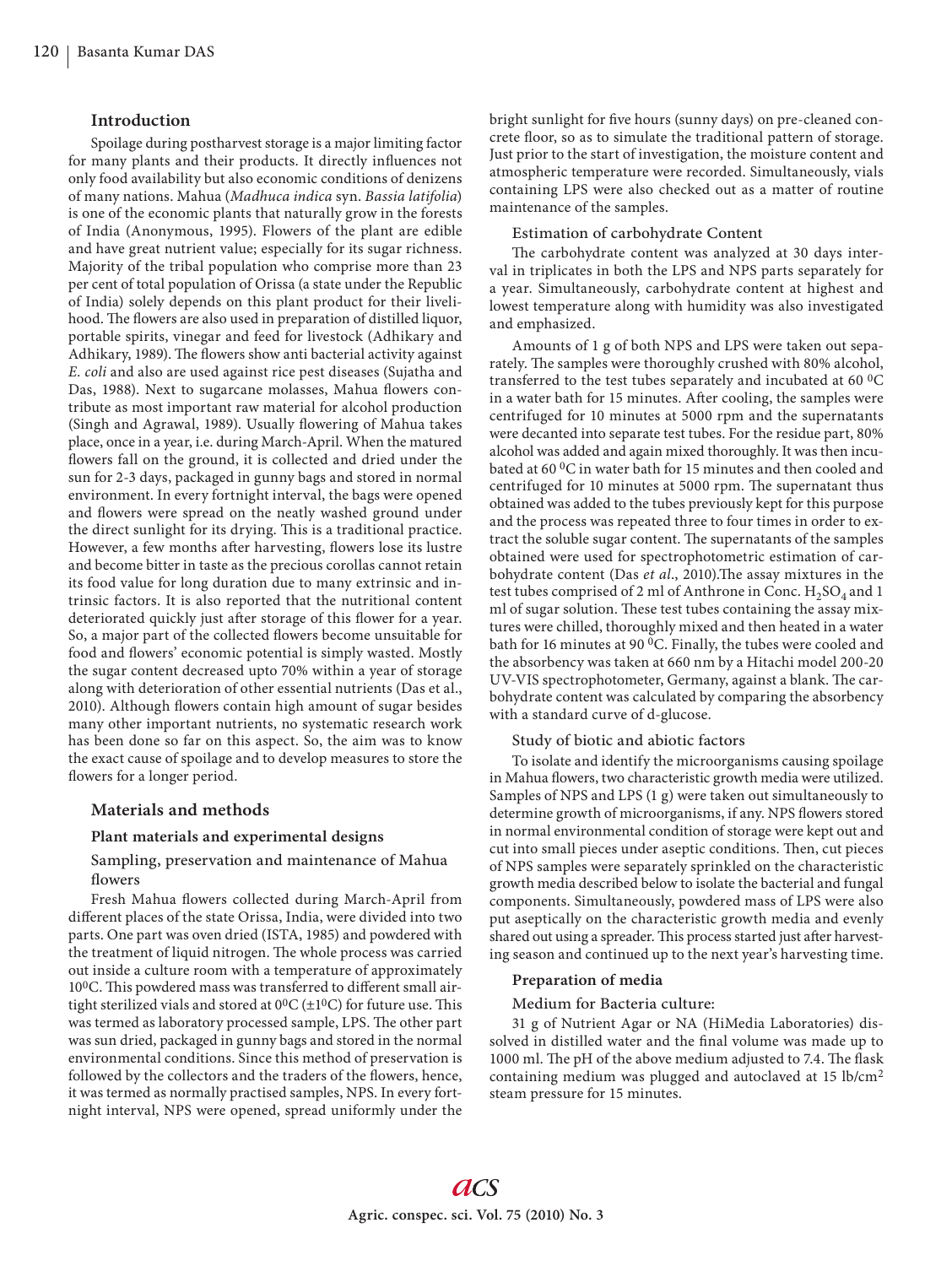Medium for Fungal culture:

41 g of Potato Dextrose Agar or PDA (HiMedia Laboratories) dissolved in distilled water and the final volume was made up to 1000 ml. The pH of the above medium was adjusted to 5.6. The flask containing, medium was plugged and autoclaved at 15 lb/  $\text{cm}^2$  steam pressure for 15 minutes. These characteristic media were used for isolation of fungi and bacteria that might have occurred with the samples.

## **Preparation of Petri plates and culture method:**

 A number of pre-cleaned, dried, sterilized Petri plates kept in the hot air oven at 500C were taken out for culture of the microorganisms. The culture media prepared earlier were poured aseptically in a culture room under the laminar flow. The characteristic growth media for fungi and bacteria were poured into each Petri plate and properly marked. The media containing Petri plates were allowed to solidify and the cut pieces of NPS and powdered mass of LPS were separately sprinkled to separate Petri plates with the help of a sterilized glass spreader. After the inoculation of the samples, the Petri plates were transferred to incubator at  $25^0C$  ( $\pm 1^0C$ ) for 72 hours in an inverted position. At every one-day interval the growth of the colonies, if any, were marked. Numbers of bacterial and fungal colonies were counted in five replicates of Petri plates. The colonies of the organisms were isolated and then, their pure cultures were made. These were subsequently identified and preserved at  $4^0C$  in the refrigerator for future study.

# **Postharvest Storage techniques**

Physical methods

a) Solar radiation

 Solar drying was done only under dry weather conditions when Sunlight reaches the earth uninterruptedly, i.e. when sky was not cloudy. Amounts of 50 g of NPS were taken out from its storage condition spread uniformly in trays under the direct sunlight. Care was taken not to overcrowd the flowers so that each flower uniformly received the sunlight. The exposure to sun for drying was allowed for five hours from 11 AM to 4 PM. This process was repeated in every fortnight intervals. These samples were allowed to grow on NA and PDA media as described earlier.

b) UV-irradiation

 NPS were taken out from the storage condition, cut into small pieces, 50 g amounts taken and spread properly in a tray in the UV Chamber (60 watt tube lamp) for two hours. NPS were spread under the light source at a distance of approximately 60 cm. The UV-light was switched on half an hour before the operation in order to sterilize the room perfectly.

Chemical treatments

# a) Antibiotics

The culture media prepared as described earlier were mixed with streptomycin and penicillin separately in a concentration of 50 mg l<sup>-1</sup> each. The sterilized media were transferred to sterilized Petri plates aseptically under laminar flow and allowed to solidify in the culture room. Cut pieces of NPS were sprinkled aseptically into each Petri plate with antibiotics included separately. Again, the microorganisms isolated and preserved in pure form earlier from NPS were transferred into the Petri plates with antibiotics, separately. Then, Petri plates were sealed and incubated in an incubator at 250C  $(\pm 10)$ . After the desired period of incubation Petri plates were checked to determine growth of any microorganisms.

b) Liquid nitrogen

 Liquid nitrogen is normally stored in a specially constructed container. Here, the freshly collected Mahua flowers were washed and then dried completely in a hot air oven at 50<sup>0</sup>C. These dried Mahua flowers were grinded with liquid nitrogen using mortar and pestle. The whole process was conducted inside the culture room where the temperature was approximately  $10^{0}C$  ( $\pm 1^{0}C$ ). The powdered samples were packaged in different airtight sterilized vials and stored in the deep freezer at  $0^0$  C ( $\pm 1^0$ C).

c) Nitric acid

The Mahua flowers were taken in 60 g amounts and allowed to oxidize with nitric acid  $(HNO<sub>3</sub>)$  in the presence of catalysts ( $V_2O_5$  /Fe<sub>3</sub>+) in a beaker. The reaction was carried out at the temperature of approximately 600C with proper agitation and heat transfer arrangements.

$$
C_6H_{12}O_6 + 12HNO_3 \xrightarrow{V_2O_5/Fe_3+} 3C_2H_2O_4 + 5H_2O + 3NO
$$
  
+ 9NO<sub>2</sub> + 292 Kcal/mole.

# **Results**

The carbohydrate content was 54% approximately (Fig. 7) in LPS without any deterioration, whereas significant deterioration in NPS occurred throughout the year of storage. Approximately 70% deterioration in carbohydrate content was marked in NPS following microbial growth. Further it was observed that high humidity with slight lowering in temperature increased deterioration rate from June (90 days) onwards (Fig. 8) during storage period. NPS showed spoilage mainly due to abiotic and biotic factors following deterioration in carbohydrate content (Fig. 8). The abiotic factors responsible were temperature and moisture but LPS didn't show any spoilage during storage (Fig.1).



**Figure 1.** No microbial growth in LPS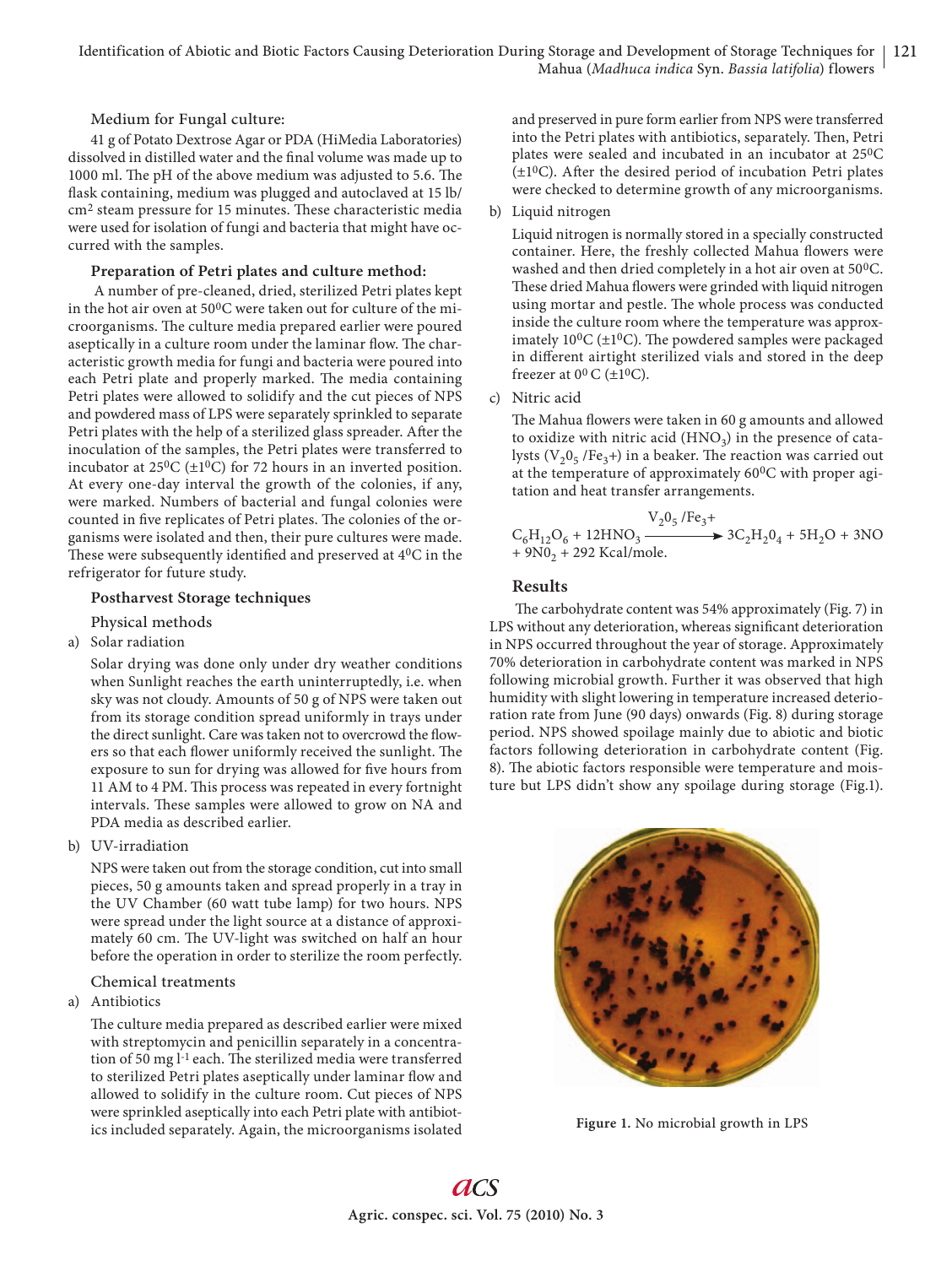

**Figure 2.**  Microbial growth in NPS



**Figure 3.**  Microbial growth in NPS



**Figure 4.**  Microbial growth in UV & sundried flowers



**Figure 5.**  No microbial growth in antibiotics treated flowers

The biotic factors causing spoilage were isolated and identified as *Aspergillus fl avus*, *Aspergillus niger*, *Rhizopus stolonifer* and *Penicillium citrinum.* Besides, two Gram positive bacteria were causing deterioration in NPS (Fig. 2, 3, 4, 5) (Table 1 & 2). More fungal colonies were observed than bacterial colonies throughout the year of storage (Fig. 6). It is also marked that during rainy season the deterioration rate was significant with higher number of microbial colonies found responsible for lowering carbohydrate content (Fig. 7 and 8).

To check spoilage or deterioration, various storage techniques i.e. physical and chemical treatments were experimented. It was determined that solar radiation could not inhibit microbial growth (Fig. 4). The UV-irradiated flowers in the characteristic culture media showed no trace of microorganisms but inciting biotic agents reappeared when the treatment was not carried out at frequent intervals (Fig. 4). However, treatment of antibiotics and liquid nitrogen showed no trace of microorganisms in NPS (Fig. 5). Trace of the microbes could not be detected at any stage of the investigation using LPS in the culture media (Fig. 1). It was further detected that inoculation of earlier preserved pure cultures of microbes into the culture media with antibiotics exhibited no microbial growth. Again, conversion to oxalic acid form was good in production and purity aspects (Tab. 3).

# **Discussion**

A conscious attempt has been made from the beginning of the investigation to maintain the original quality of the flowers. One set of samples was stored following traditional method (Jerkin, 1982) and used it (NPS) as per the necessity and other set was processed by an indigenously developed method of the labora-

| Table 1. Bacteria isolated from NPS flowers |                |                 |                  |                |                            |
|---------------------------------------------|----------------|-----------------|------------------|----------------|----------------------------|
| Type of bacteria                            | Color          | Form/margin     | Elevation/shape  | Growth         | Remarks                    |
| Gram positive                               | Whitish yellow | Shining, oval   | Flat, continuous | Good, patches  | Coccus                     |
| Gram positive                               | Brown          | Oily, irregular | Flat, continuous | Good, patches  | Coccus                     |
| Table 2. Fungi isolated from NPS flowers    |                |                 |                  |                |                            |
| Type of fungus                              | Color          | Texture         | Mycelium         | Growth         | Type of reproductive organ |
| Aspergillus flavus                          | white          | velvet          | septate          | well delicate  | conidiophores              |
| Aspergillus niger                           | black          | smooth          | septate          | well delicate  | conidiophores              |
| Penicillium citrinum                        | greenish-blue  | leathery        | septate          | well developed | long erect conidiophores   |
| Rhizopus stolonifer                         | brownish       | velvet          | coenocytic       | well developed | long erect sporangiophores |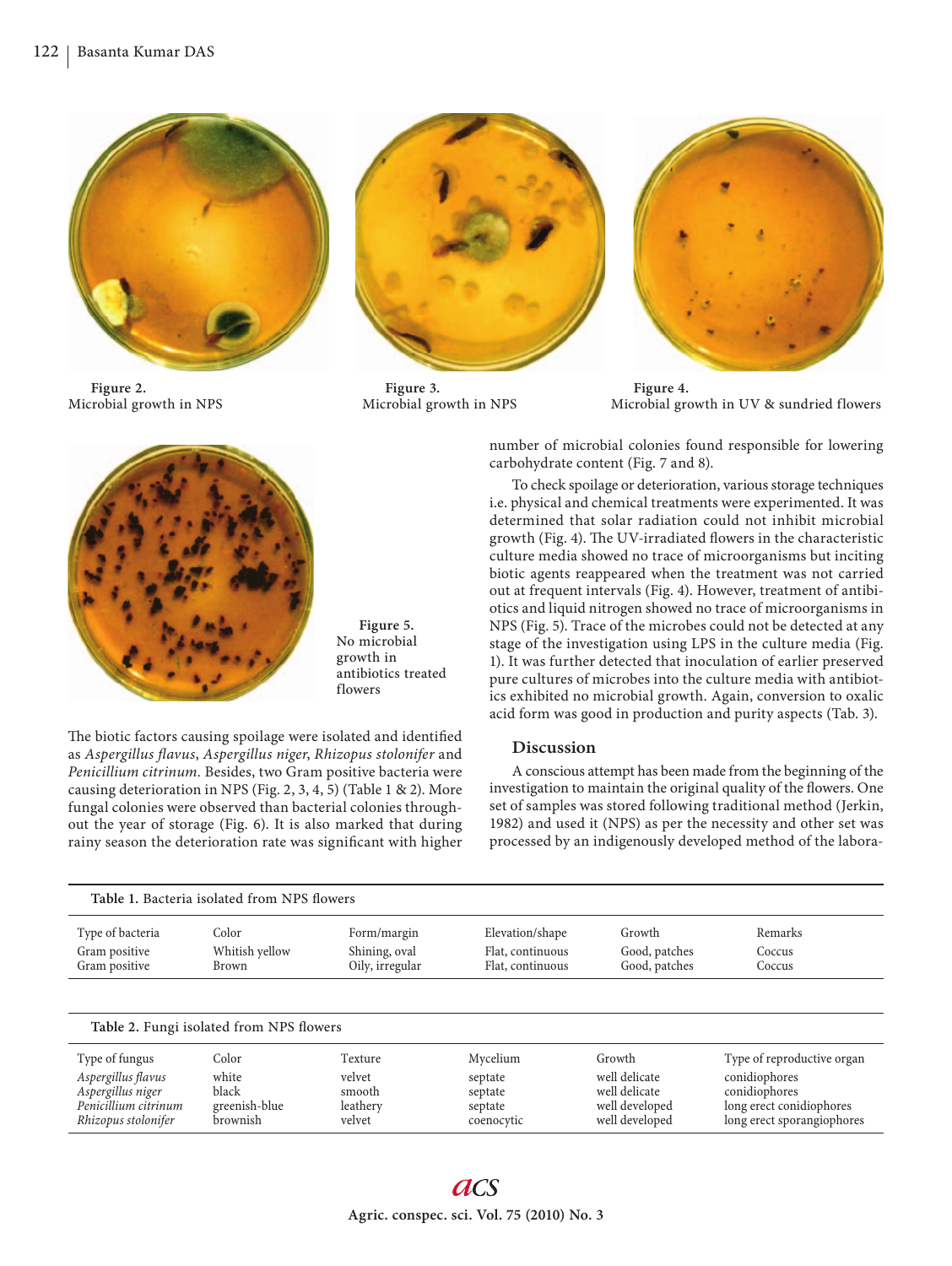

**Figure 6.** Number of bacterial and fungal colonies counted on culture Petri plates of NPS. Data are the mean of five replicates with ±S.E.



**Figure 7.** Total carbohydrate content during storage of LPS and NPS. Data are the mean of three replicates with  $\pm$ S.E.

tory (LPS). Two types of parallel samples were made in order to carry out the work uninterruptedly throughout the year of storage (Das et al., 2010). Accordingly, stored NPS were taken out intermittently and exposed to the bright sun light on concrete floors, as a traditional storage practice followed by its collectors. The flowers actually get dried by this method and thereby, easy spoilage is averted (Olandiram and Iwv, 1993; Varghese et al., 2002; Lee and Resurreccion, 2006). In order to handle such situation, LPS were stored at low temperature following Mohammed et al. (1996) and Concellon et al. (2007). Powdering with liquid nitrogen and low temperature storage hindered growth of mi-

**Figure 8.** Carbohydrate content at highest and lowest humidity and temperature during storage of LPS and NPS. Data are the mean of three replicates with ±S.E.

croorganisms. Hence, there was no spoilage during storage (Das et al., 2010) (Fig. 1). However, NPS showed spoilage (Fig. 2 & 3). Just after harvesting season, this part of the world experiences rainy season when environmental temperature get lowered to  $30-32$ <sup>0</sup>C with increased moisture content. This is the most favourable condition for microbial growth and proliferation (Fig. 6). In the most cases the microorganisms use the food as its nutrients source for growth and proliferation. By increasing their numbers utilizing nutrients, producing enzymatic changes and contributing off odor by breakdown of products or synthesis of new compounds, the invisible microbes cause spoilage, decay and deterioration of the nutrients (Mowlah and Itoo, 1983; Rodriguez et al., 1999). Again, the presence of rich carbohydrate content might have added to the process of spoilage and damage of the flowers more easily as studied earlier (Sanderson and Spotts, 1995; Sholberg et al., 1996; Skinner and Banfield, 1997; Pace, 1999). Added, with the onset of rainy season the rate of carbohydrate content deterioration was higher as environment became more suitable for microbial growth and proliferation.

The microbes isolated and studied according to their color, mycelium, texture, growth, reproductive organ etc. and the fungi (Fig. 2; Fig. 6) grew luxuriantly by utilizing the nutrients, producing various enzymatic changes and contributing of flavour by breaking down forming products (Chaitanya et al., 2000a; Errampalli et al., 2006). Specially, microbes used ascorbic acid, a potential and effective scavenger of free radicals for its own defence system under high moisture content. Besides, two Gram positive bacteria, which resemble yeasts have been identified here, might be causing fermentation of the flowers (Table 1).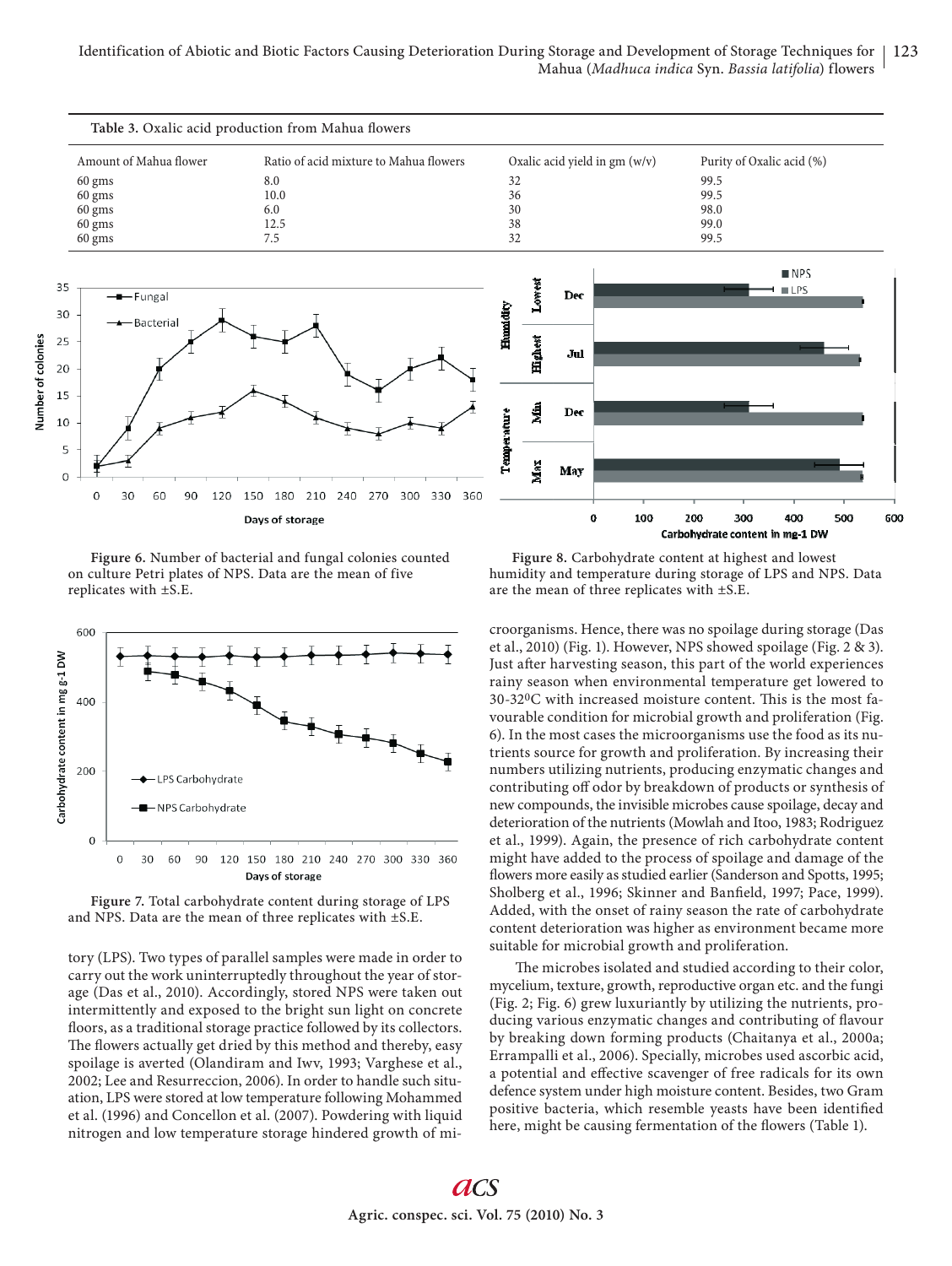Since the flowering occurs only once in a year, the development of proper storage techniques felt necessary. Physical treatment i.e. sun drying is an old and traditional practice of storage. In the present investigation, the practice could not inhibit the growth (Fig. 4) of microbes as the drying could not reduce the available moisture content to a great extent, in NPS. Another physical treatment i.e. UV-irradiation, is most widely used in food industries (Doyle, 2000; Mariam et Al., 2009). Radiation near wavelength 260 nm is absorbed strongly by purines and pyrimidines, thereby it is mostly germicidal (Luther, 1999). In present investigation UV-ray treatment completely inactivated the microbes when treated but later on, microbes reappeared on treated flowers (NPS). This has happened because of ubiquity of microbes and reactivation of established microbes with certain modifications in their characters (Fig. 4). These attributes of the microbes during storage have been marked by a number of workers (Aidoo, 1993; Zagory, 1999; Lopez et al., 2007; Mariam et Al., 2009).

The use of antibiotics is a well-established practice to protect stored grains against microbial spoilage and damage (Eckert and Ogawa, 1988; Ligia et Al., 2008). It showed positive results by inhibiting bacterial and fungal cell wall development, their enzymatic activity and action mechanism (Debano and Gordee, 1994; Arthur, 1996; Errampalli et al., 2006). However, the optimization dosages of antibiotics are cumbersome and timeconsuming affairs (Levy, 1998). Again, the economic aspect and adverse impact of antibiotics usage on human beings are to be properly assessed before their application.

In the 2nd chemical treatment i.e. liquid nitrogen treatment was the most effective and a completely new step towards food storage in less storage space. It completely dried the flowers and their preservation inside the deep freezer did not allow microbial growth (Table 1) due to very low temperature and moisture free environment (Yaman and Bayindirh, 2002; Ismael and Pedro, 2009). Although a number of workers have stored in modified environment (Mohammed et al., 1996; Kappel et al., 2002; Ligia et. al, 2008) but this type of specialized storage condition-modified atmospheric packaging (MAP) with treatment is new one and did not show spoilage (Das et al., 2010).

The 3<sup>rd</sup> type was Nitric acid (HNO<sub>3</sub>) treatment that resulted in oxalic acid formation (Table 3). It is used as a dye and drug intermediates in the application of dye stuffs to textiles, metal cleaning and treatment, permanent press, wrinkle resistance fabrics, plastics, photography, food industries etc (Hosttettmann et al., 1998). In India, major raw material for Oxalic acid is sugarcane, in view of the occurrence of more sugar in Mahua flowers it constitutes an alternate potential to oxalic acid production. Again, oxalic acid is largely used as a preservative and no loss was marked during its storage. It also requires less space for storage and when necessary it can be sold without any loss in market value.

## **Conclusion**

Liquid nitrogen treatment was the most effective and a new step for storage of Mahua flowers. Next to it is the oxalic acid form of the flowers that has beneficial effects for varied uses. These findings are unique proper storage of such carbohydrate rich flowers on large scale and it would definitely strengthen the financial status of its collectors. Attention should also be diverted for manufacturing of more alcoholic beverages from Mahua flowers due to presence of high amount of sugar content. The retention of the quality of the flowers during postharvest storage thus should be the principal concern. The work done here is a step in achieving that objective. Upon further assiduous analysis, the information obtained and technologies developed will no doubt act as the catalyst to solve hunger and malnutrition to a great extent.

### **References**

- Adhikary, S., Adhikary, J., 1989. Sal olein and Mahua olein for direct edible use. J. Am. Oil Chem. Soc. 66(11), 1625-1630.
- Aidoo, K.E., 1993. Postharvest storage and preservation of tropical crops. Inter. Biodet and Biodegrade. 32, 161-173.
- Anonymous, 1995. Wealth of India. Raw material, Vol-VI, (L-M), CSIR, New Delhi, India. pp. 208-217.
- Arthur, F.H., 1996. Grain protectants. Current status and prospects for the future. J. Stored Prod. Res. 32, 293-302.
- Chaitanya, K.S.K., Keshavkant, S., Naithani, S.C., 2000a. Changes in total protein and protease activity in dehydrating recalcitrant sal (*Shorea robusta*) seeds. Silvafennica. 34, 71-77.
- Concellon, A., Anon, M.C., Chaves and A.R., 2007. Effect of low temperature storage on physical and physiological characteristics of eggplant fruit (*Solanum melongena* L.) LWT - Food Science and Technology, 40(3), 389-396
- Das, B. K., Choudhury, B. K, and Kar, M., 2010. Quantitative estimation of changes in biochemical constituents of Mahua (*Madhuca indica Syn. Bassia latifolia*) flowers during postharvest Storage. J. of Food Processing and Preservation. Available online, DOI 10.1111/j.1745-4549.2009.00398.x.
- Debano, M. *and* Gordee, R.S., 1994. Antibiotics that inhibit fungal cell wall development. Annual Rev. Microbiol. 48, 471-497.
- Doyle, M.P., 2000. Reducing food borne disease. Food Technol. 54 (11), 130.
- Eckert, J.W. and Ogawa, E.P., 1988. The chemical control of postharvest diseases, deciduous fruits, berries, vegetables, and root tuber crops. Ann. Rev. Phytopathol. 26, 433-469.
- Errampalli, D., Brubacher, M.R. *and* Deeio, J.R., 2006. Sensitivity of *Penicillium expansum* to diphenylamine and thiobendazole and post-harvest control of blue mold with fludioxonil in Mclntosh apples. Postharvest Biol. and Tech. 39, 101-107.
- Hostettmann, K., Potterat, O. and Wolfender, J., 1998. The potential of higher plants as a source of new drugs. Chmia. 52, 10-17.
- International Seed Testing Association (ISTA), 1985. Determination of moisture content. Seed Sci. and Technol. 13, 338-341.
- Ismael Sánchez-Ramos and Pedro Castañera, 2009. Chemical and physical methods for the control of the mite *Acarus farris* on Cabrales cheese. Journal of Stored Products Research, 45 (1), 61-66.
- Jerkin, P.D., 1982. Losses in sweet potatoes stored under traditional conditions in Bangladesh, Trop. Sci. 24,17-28.
- Kappel, F., Toivonen, P., Mckenzie, D.L. *and* Stan, S., 2002. Storage characteristics of new sweet cherry cultivars. Hort. Sci. 37, 139-143.
- Lee, C.M., Resurreccion and A.V.A., 2006. Consumer acceptance of roasted peanuts affected by storage temperature and humidity conditions, LWT - Food Science and Technology, 39( 8), 872-882.
- Levy, S.B., 1998. Challenges of antibiotic resistance. Sci. Am. 278 (3), 46-53.